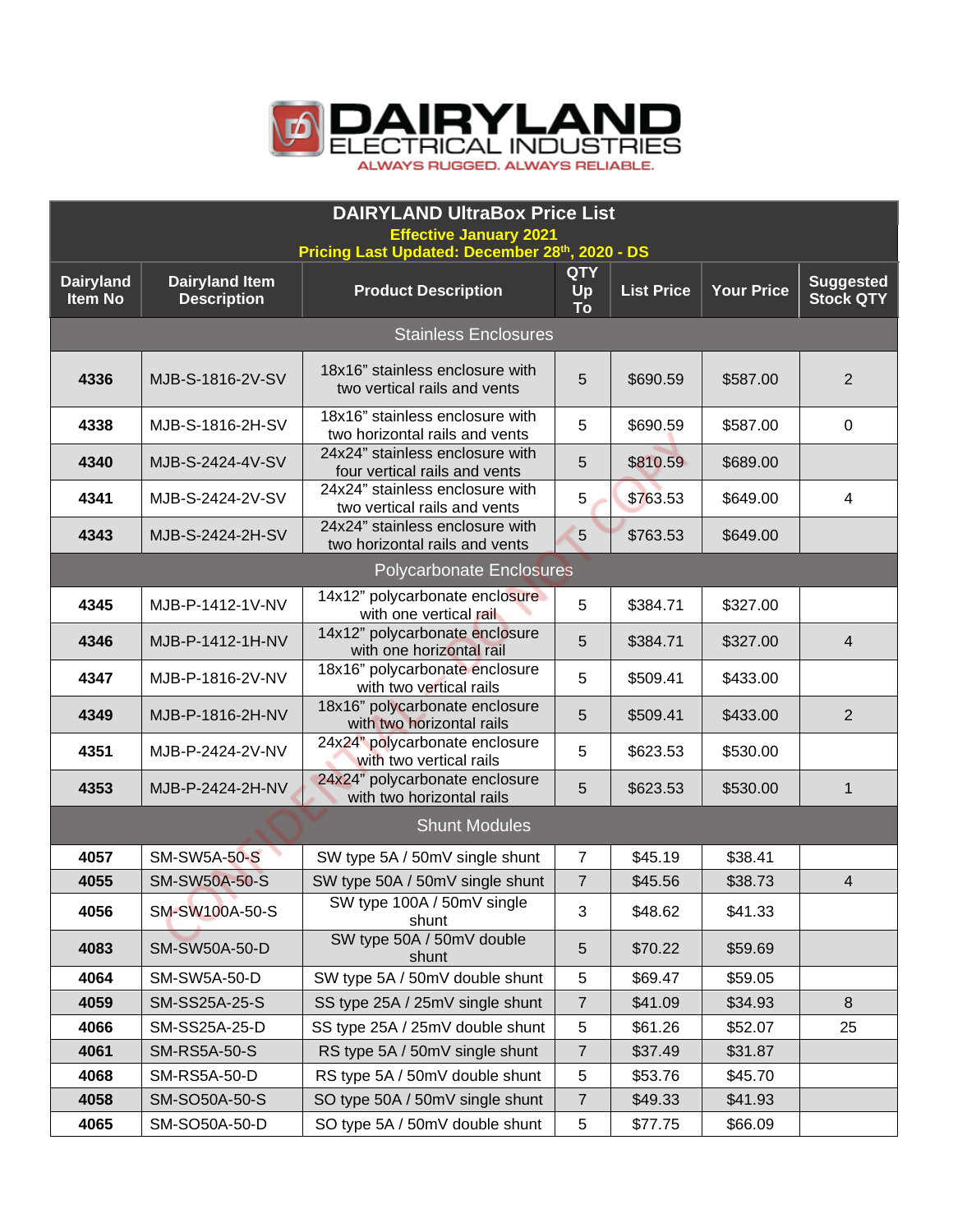| 4060                             | <b>SM-JB5A-50-S</b> | JB type 5A / 50mV single shunt                                 | $\overline{7}$ | \$36.74  | \$31.23  | 8                |  |
|----------------------------------|---------------------|----------------------------------------------------------------|----------------|----------|----------|------------------|--|
| 4067                             | SM-JB5A-50-D        | JB type 5A / 50mV double shunt                                 | 5              | \$53.13  | \$45.16  | 25               |  |
| <b>Resistor Modules</b>          |                     |                                                                |                |          |          |                  |  |
| 4037                             | RM-90W-1-S          | 90W / 1ohm single resistor                                     | 10             | \$69.61  | \$59.17  | $\overline{4}$   |  |
| 4038                             | RM-90W-2-S          | 90W / 2ohm single resistor                                     | 5              | \$69.61  | \$59.17  |                  |  |
| 4039                             | RM-90W-3-S          | 90W / 3ohm single resistor                                     | <b>NS</b>      | \$69.61  | \$59.17  |                  |  |
| 4040                             | RM-90W-4-S          | 90W / 4ohm single resistor                                     | <b>NS</b>      | \$69.61  | \$59.17  |                  |  |
| 4041                             | RM-90W-5-S          | 90W / 5ohm single resistor                                     | <b>NS</b>      | \$69.61  | \$59.17  |                  |  |
| 4063                             | <b>RM-90W-0-S</b>   | 90W / 0ohm single resistor                                     | 10             | \$47.72  | \$40.56  | 1                |  |
| 4069                             | <b>RM-175W-A-S</b>  | 175W / A ohm single resistor                                   | <b>NS</b>      | \$109.31 | \$92.91  |                  |  |
| 4070                             | RM-220W-A-S         | 220W / A ohm single resistor                                   | <b>NS</b>      | \$109.41 | \$93.00  |                  |  |
| 4071                             | <b>RM-300W-A-S</b>  | 300W / A ohm single resistor                                   | <b>NS</b>      | \$109.60 | \$93.16  |                  |  |
| 4047                             | RM-90W-1-D          | 90W / 1 ohm double resistor                                    | 5              | \$118.69 | \$100.89 | 8                |  |
| 4048                             | RM-90W-2-D          | 90W / 2ohm double resistor                                     | 3              | \$118.69 | \$100.89 |                  |  |
| 4049                             | RM-90W-3-D          | 90W / 3ohm double resistor                                     | <b>NS</b>      | \$118.69 | \$100.89 |                  |  |
| 4050                             | RM-90W-4-D          | 90W / 4ohm double resistor                                     | <b>NS</b>      | \$118.69 | \$100.89 |                  |  |
| 4051                             | RM-90W-5-D          | 90W / 5ohm double resistor                                     | <b>NS</b>      | \$118.69 | \$100.89 |                  |  |
| <b>Isolated Terminal Modules</b> |                     |                                                                |                |          |          |                  |  |
| 4015                             | ITM8-10-20          | Isolated terminals for 8X 10-20<br>AWG wire                    | 10             | \$44.76  | \$38.05  | $\boldsymbol{8}$ |  |
| 3978                             | ITM4-2-14           | Isolated terminals for 4X 2-214<br><b>AWG wire</b>             | 5              | \$54.27  | \$46.13  | 8                |  |
| 4620                             | LNK-ITM4-10PKG      | 1" Link for ITM4-2-12                                          | 10             | \$38.49  | \$32.72  |                  |  |
| <b>Rheostat Modules</b>          |                     |                                                                |                |          |          |                  |  |
| 4373                             | RHM-25W A-S         | 25W / A ohm single rheostat<br>module                          | <b>NS</b>      | \$179.15 | \$152.28 |                  |  |
| 4374                             | <b>RHM-50W A-S</b>  | 50W / A ohm single rheostat<br>module                          | <b>NS</b>      | \$209.24 | \$177.85 |                  |  |
| 4375                             | RHM-75W A-S         | 75W / A ohm single rheostat<br>module                          | <b>NS</b>      | \$218.19 | \$185.46 |                  |  |
| 4376                             | <b>RHM-100W A-S</b> | 100W / A ohm single rheostat<br>module                         | <b>NS</b>      | \$241.16 | \$204.99 |                  |  |
| 4377                             | <b>RHM-150W A-S</b> | 150W / A ohm single rheostat<br>module                         | <b>NS</b>      | \$252.86 | \$214.93 |                  |  |
| <b>DIN Rail Accessories</b>      |                     |                                                                |                |          |          |                  |  |
| 4395                             | <b>DIN-24-K</b>     | DIN rail kit, 24" (1 each) for 24 x<br>24 enclosure            | 10             | \$41.06  | \$34.90  | 4                |  |
| 4024                             | MDS-1               | DIN rail kit, single module<br>position (1 each)               | 5              | \$23.75  | \$20.19  | $\mathbf{1}$     |  |
| 4572                             | DRS-10PKG           | DIN rail stop (10 Pack)                                        | 5              | \$17.18  | \$14.60  | 3                |  |
| <b>Terminals (Lugs)</b>          |                     |                                                                |                |          |          |                  |  |
| 3961                             | TB-250-6            | 250 kcmil - 6 AWG bolted<br>terminal lug, 5/16" stud<br>(Each) | 10             | \$29.36  | \$24.96  |                  |  |
| 4405                             | TB-2-14-10PKG       | #2-14 AWG bolted                                               | 5              | \$26.31  | \$22.36  | $\overline{7}$   |  |